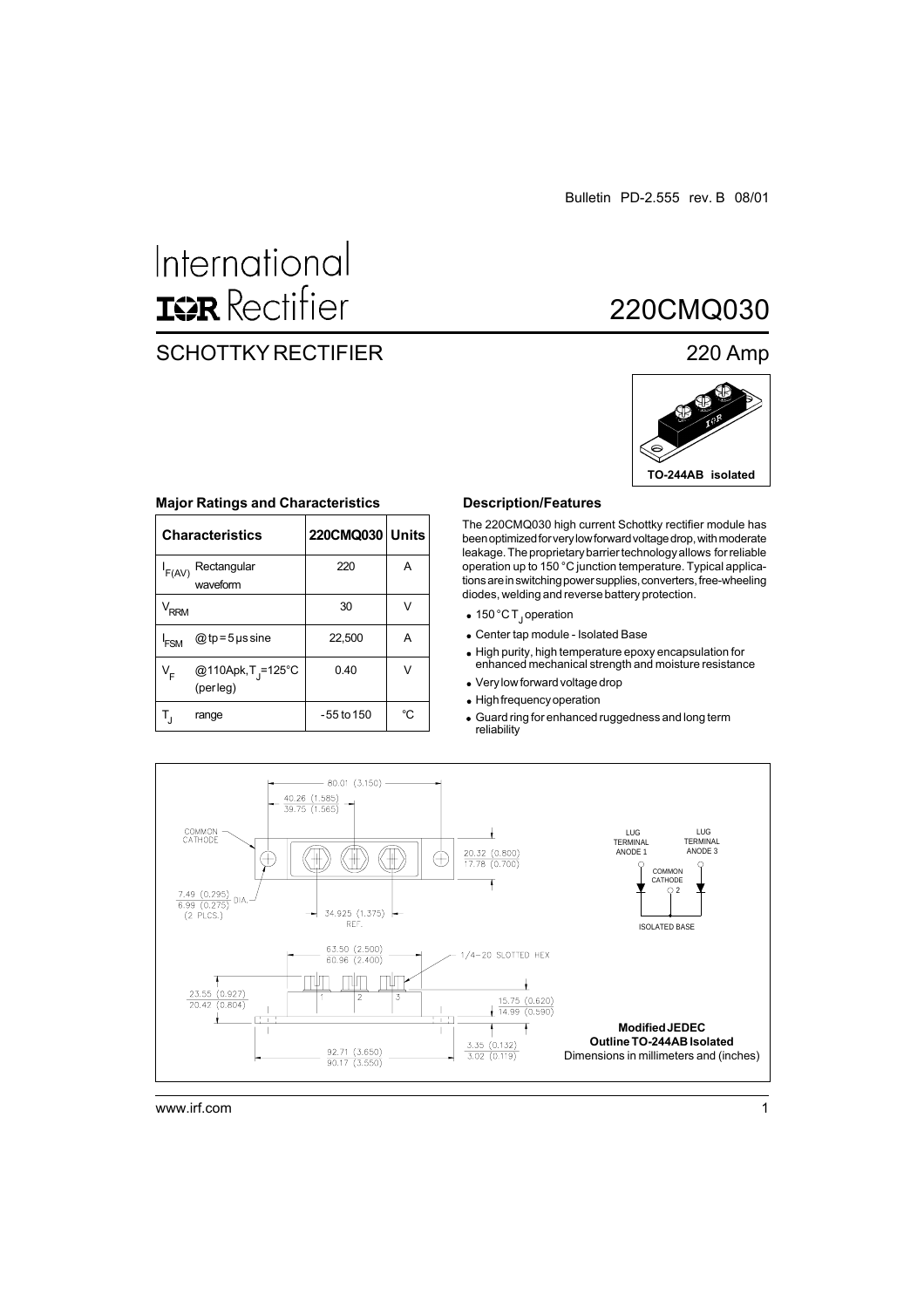### 220CMQ030

#### Bulletin PD-2.555 rev. B 08/01

### International **IQR** Rectifier

Voltage Ratings

| Part number                                            | 220CMQ030 |  |
|--------------------------------------------------------|-----------|--|
| Max. DC Reverse Voltage (V)                            | 30        |  |
| V <sub>RWM</sub> Max. Working Peak Reverse Voltage (V) |           |  |

### Absolute Maximum Ratings

|                 | <b>Parameters</b>                         |              | 220CMQ Units |    | Conditions                                                                                                             |                                                |
|-----------------|-------------------------------------------|--------------|--------------|----|------------------------------------------------------------------------------------------------------------------------|------------------------------------------------|
| F(AV)           | Max.AverageForward                        | (PerLeg)     | 110          | A  | 50% dutycycle@T <sub>c</sub> =100°C, rectangular waveform                                                              |                                                |
|                 | *See Fig. 5<br>Current                    | (Per Device) | 220          |    |                                                                                                                        |                                                |
| 'FSM            | Max.PeakOneCycleNon-Repetitive            |              | 22,500       | A  | 5µs Sine or 3µs Rect. pulse                                                                                            | Following any rated<br>load condition and with |
|                 | Surge Current (Per Leg) * See Fig. 7      |              | 2.400        |    | 10ms Sine or 6ms Rect. pulse                                                                                           | rated $V_{RRM}$ applied                        |
| $E_{AS}$        | Non-RepetitiveAvalancheEnergy<br>(PerLeg) |              | 99           | mJ | T <sub>1</sub> = 25 °C, $I_{AS}$ = 22 Amps, L = 0.41 mH                                                                |                                                |
| <sup>'</sup> AR | Repetitive Avalanche Current<br>(PerLeg)  |              | 22           | A  | Current decaying linearly to zero in 1 used<br>Frequency limited by T <sub>1</sub> max. $V_a = 1.5 \times V_B$ typical |                                                |

### Electrical Specifications

|                            | <b>Parameters</b>                   |  | 220CMQ | Units     |                                             | Conditions                                                |
|----------------------------|-------------------------------------|--|--------|-----------|---------------------------------------------|-----------------------------------------------------------|
| $\mathsf{V}_{\mathsf{FM}}$ | Max. Forward Voltage Drop           |  | 0.48   | V         | @ 110A                                      | $T_i = 25 °C$                                             |
|                            | (Per Leg) * See Fig. 1<br>(1)       |  | 0.57   | V         | @220A                                       |                                                           |
|                            |                                     |  | 0.40   | V         | @ 110A                                      |                                                           |
|                            |                                     |  | 0.52   | V         | @220A                                       | $T_1 = 125 °C$                                            |
| 'RM                        | Max. Reverse Leakage Current        |  | 10     | mA        | $T = 25 °C$                                 | $V_p$ = rated $V_p$                                       |
|                            | (Per Leg) * See Fig. 2<br>(1)       |  | 560    | mA        | $T_{1}$ = 125 °C                            |                                                           |
| $V_{F(TO)}$                | Threshold Voltage                   |  | 0.23   | V         | $T_i = T_i$ max.                            |                                                           |
|                            | Forward Slope Resistance            |  | 1.16   | $m\Omega$ |                                             |                                                           |
| C <sub>τ</sub>             | Max. Junction Capacitance (PerLeg)  |  | 7,400  | рF        |                                             | $V_p = 5V_{pQ}$ , (test signal range 100Khz to 1Mhz) 25°C |
| L <sub>S</sub>             | Typical Series Inductance (Per Leg) |  | 7.0    | nH        | From top of terminal hole to mounting plane |                                                           |
| dv/dt                      | Max. Voltage Rate of Change         |  | 10000  | $V/\mu s$ | $(RatedV_R)$                                |                                                           |
| $\rm V_{RMS}$              | Insulation Voltage                  |  | 1000   | V         |                                             |                                                           |

### Thermal-Mechanical Specifications

(1) Pulse Width < 300µs, Duty Cycle <2%

|                  | Parameters                       |      | <b>220CMQ</b> | Units                              | Conditions                          |
|------------------|----------------------------------|------|---------------|------------------------------------|-------------------------------------|
| T,               | Max. Junction Temperature Range  |      | -55to 150     | °C                                 |                                     |
| $T_{\text{sig}}$ | Max. Storage Temperature Range   |      | $-55$ to 150  | °C                                 |                                     |
| $R_{thJC}$       | Max. Thermal Resistance Junction |      | 0.70          | °C/W                               | *SeeFig.4<br><b>DCoperation</b>     |
|                  | to Case (Per Leg)                |      |               |                                    |                                     |
| $R_{thJC}$       | Max. Thermal Resistance Junction |      | 0.35          | °C/W                               | <b>DCoperation</b>                  |
|                  | to Case (Per Package)            |      |               |                                    |                                     |
| $R_{thCS}$       | Typical Thermal Resistance, Case |      | 0.10          | °C/W                               | Mountingsurface, smooth and greased |
|                  | to Heatsink                      |      |               |                                    |                                     |
| wt               | Approximate Weight               |      | 79(2.80)      | $g$ (oz.)                          |                                     |
| т                | <b>Mounting Torque</b>           | Min. | 24(20)        |                                    |                                     |
|                  | Max.                             |      | 35(30)        | Kg-cm                              |                                     |
|                  | Mounting Torque Center Hole      | Typ. | 13.5(12)      | $(lbf-in)$                         |                                     |
|                  | <b>TerminalTorque</b>            | Min. | 35(30)        |                                    |                                     |
|                  |                                  | Max. | 46(40)        |                                    |                                     |
|                  | Case Style                       |      |               | TO-244AB Isolated   Modified JEDEC |                                     |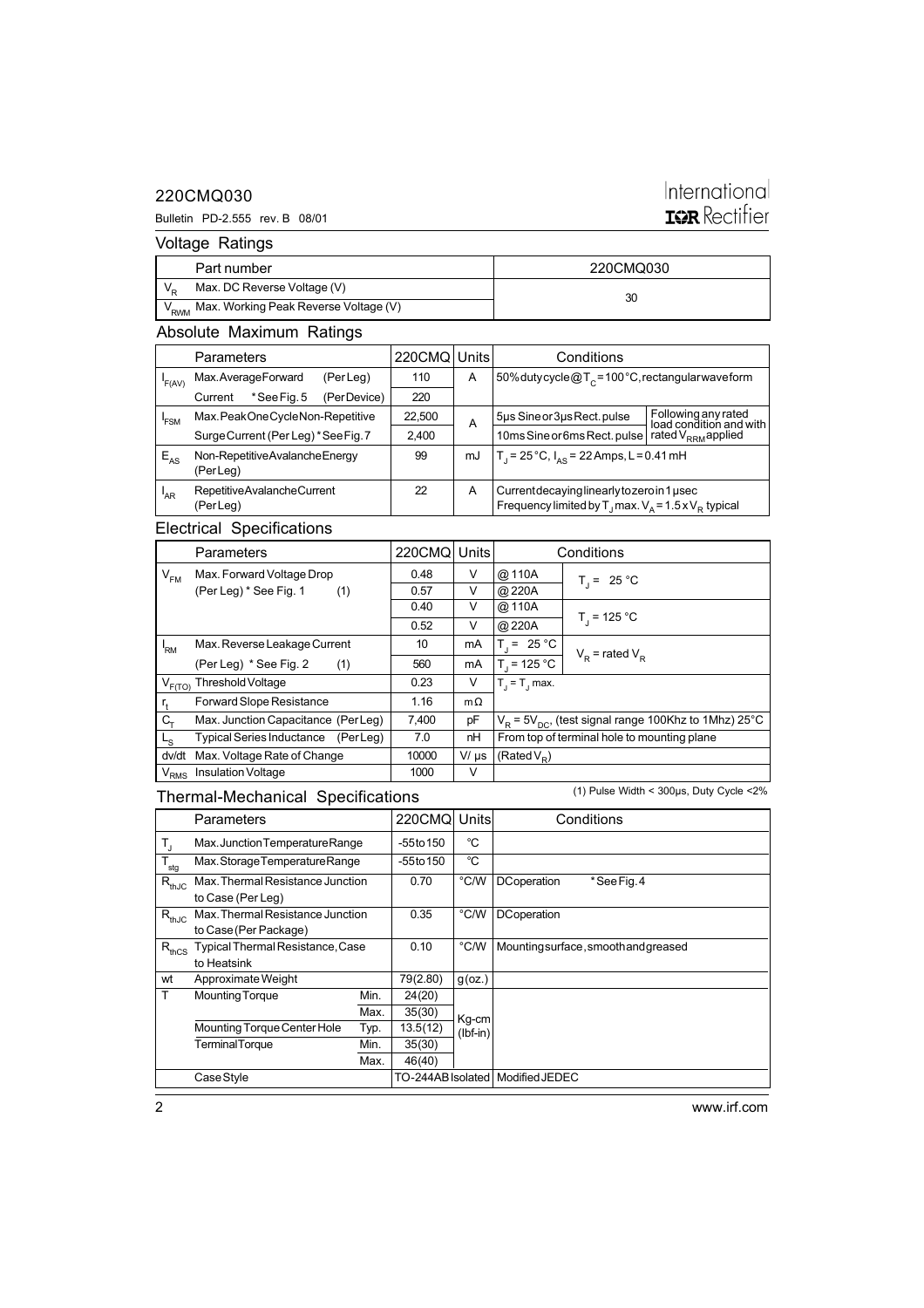## International

#### 220CMQ030

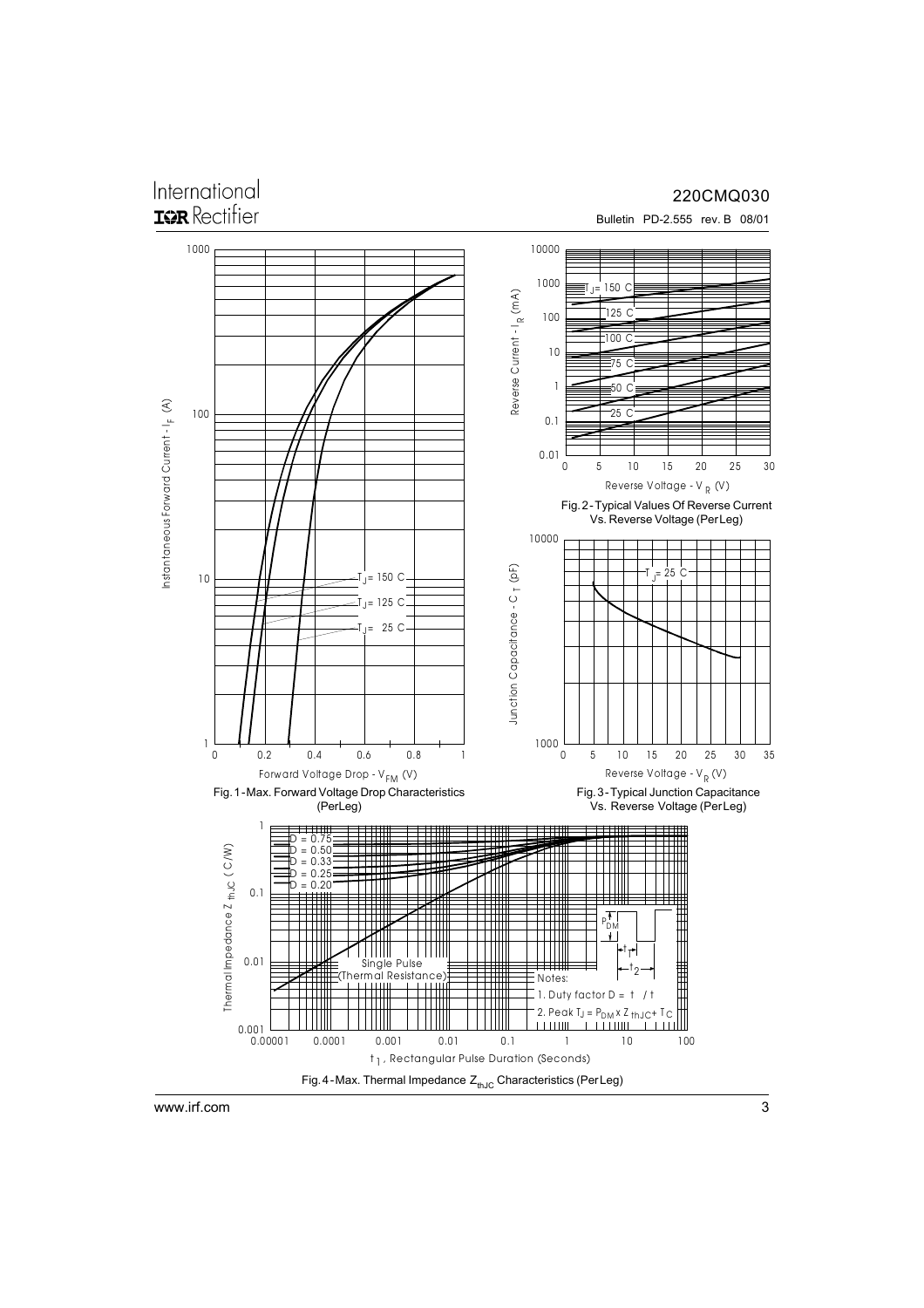

Pd<sub>REV</sub> = Inverse Power Loss = V<sub>R1</sub> x I<sub>R</sub> (1 - D); I<sub>R</sub> @ V<sub>R1</sub> = 80% rated V<sub>R</sub>